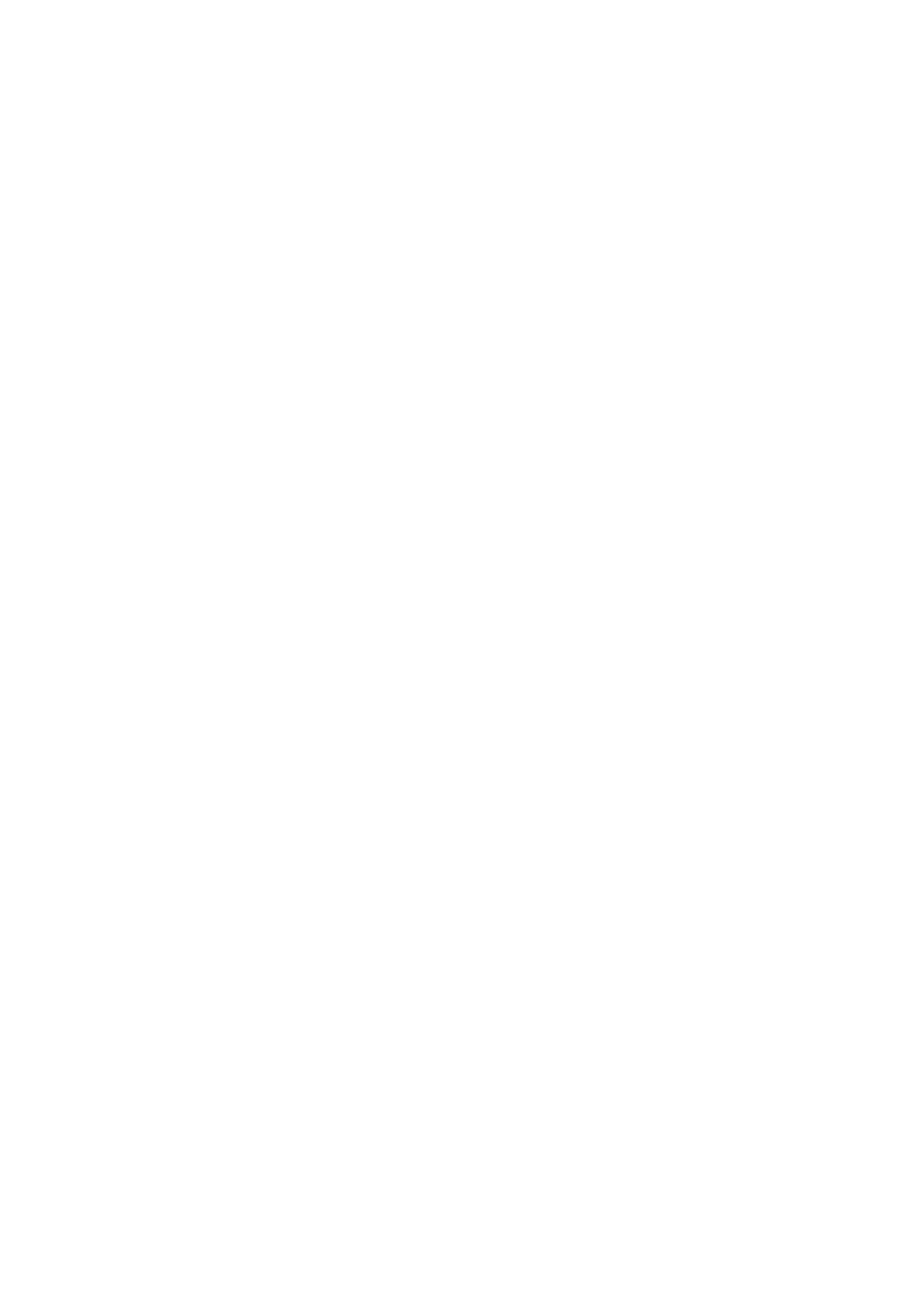# Graduation Photos

Congratulations to all graduates, families and friends!

We are proud to announce Flash Photography as our official commencement photographer. Graduates will be photographed twice; proofs will be emailed and mailed to each graduate the week after the ceremony. If you have any questions, please contact Flash Photography directly via their website at FLASHphotography.com. If you are unable to view the photos, please feel free to call 1-888-325-3930.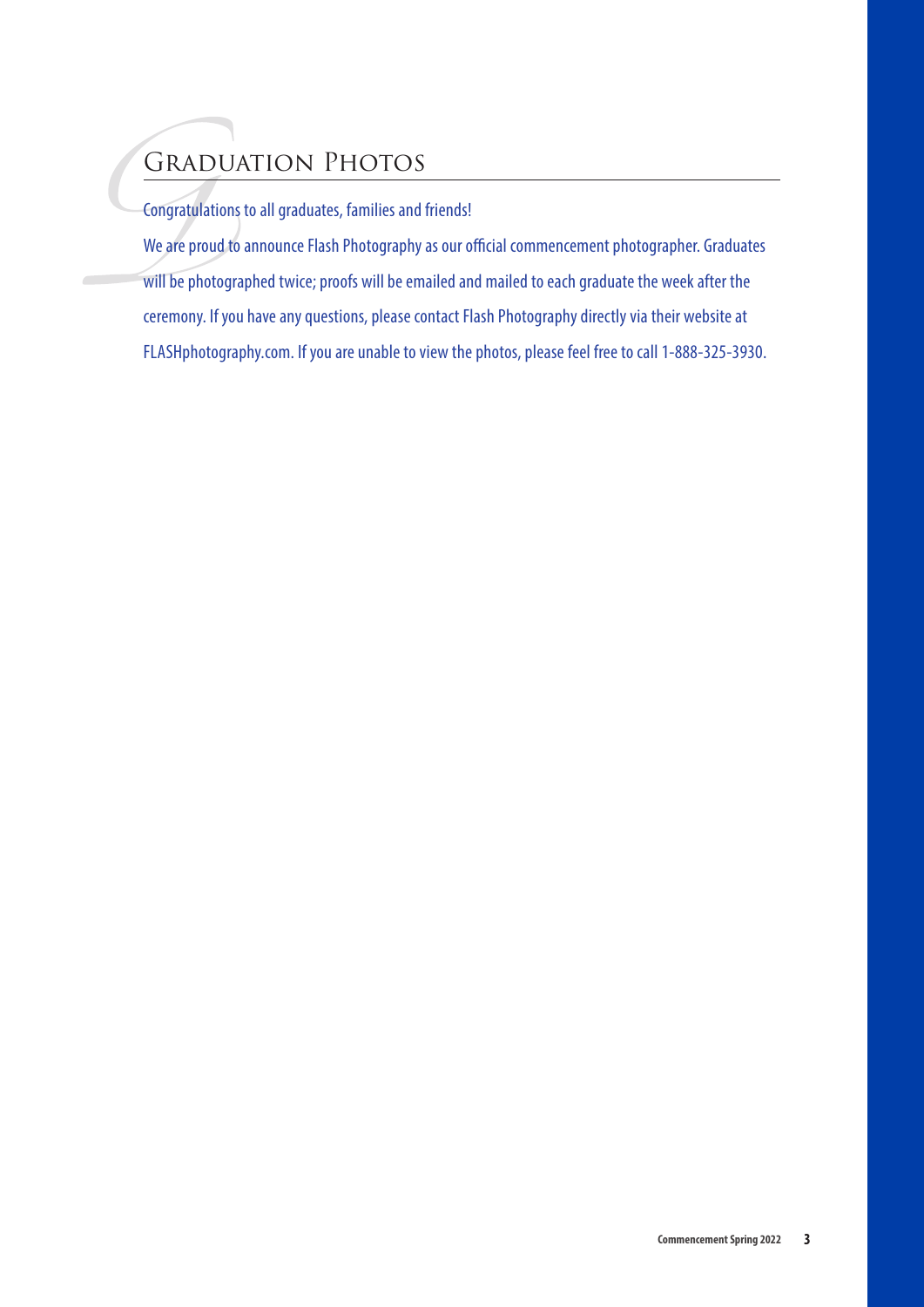# **UNTIDALLAS** UNIVERSITY OF NORTH TEXAS AT DALLAS

May 7, 2022 | 9 a.m. Commencement Ceremony

#### **School of Business & School of Education**

If able, please rise and remain standing for the Processional followed by the National Anthem.

Master of Ceremonies: **Richard Strong**

"THE STAR-SPANGLED BANNER" **Cordé Cummings & Professor Patrick Brink** WELCOME **Bob Mong** INTRODUCTIONS **Betty Hill Stewart** GREETINGS FROM THE UNT SYSTEM **Michael R. Williams** RECOGNITION OF VETERANS **Elizabeth Muniz** STUDENT REMARKS **Nooruddin N. Sindhwani** INTRODUCTION OF KEYNOTE SPEAKER **A. Felecia Epps** 

COMMENCEMENT ADDRESS **Kurt L. Schmoke**  President, University of Baltimore

**Betty Hill Stewart**

ALMA MATER **Cordé Cummings & Professor Patrick Brink**

RECESSIONAL **Pomp and Circumstance** 

CONFERRING OF DEGREES & RECOGNITION OF CANDIDATES **Bob Mong**

CLOSING REMARKS **Bob Mong**

PROCESSIONAL **PROCESSIONAL Processional Pomp and Circumstance** 

President

Provost and Executive Vice President, Academic Affairs

UNT System Chancellor

Associate Professor, School of Business

Spring 2022 Master's degree candidate

Dean and Professor, College of Law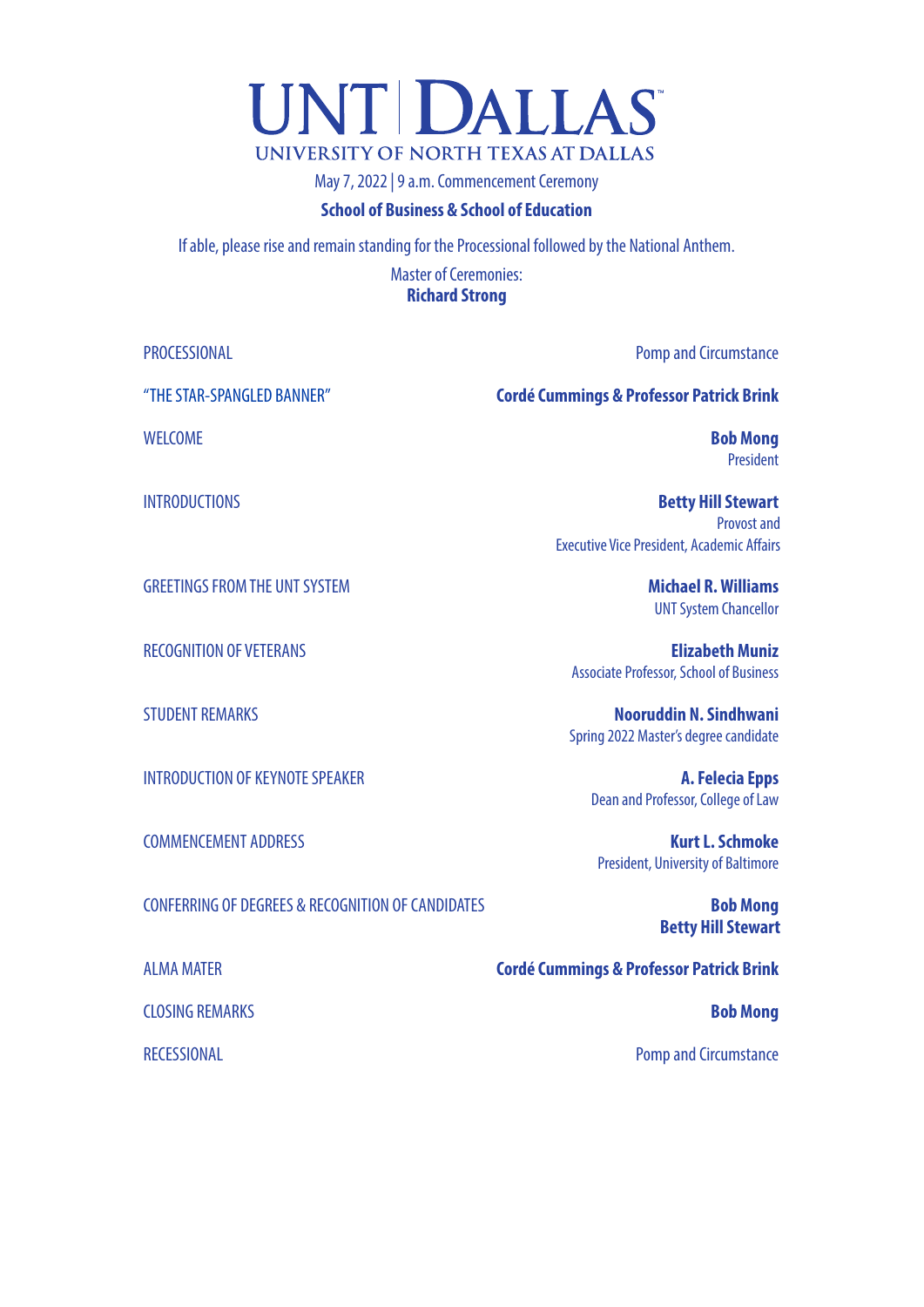# UNT DALLAS UNIVERSITY OF NORTH TEXAS AT DALLAS

May 7, 2022 | 2 p.m. Commencement Ceremony

#### **School of Behavioral Health and Human Services & School of Liberal Arts and Sciences**

If able, please rise and remain standing for the Processional followed by the National Anthem.

Master of Ceremonies: **Richard Strong**

"THE STAR-SPANGLED BANNER" **Cordé Cummings & Professor Patrick Brink** WELCOME **Bob Mong** INTRODUCTIONS **Betty Hill Stewart** GREETINGS FROM THE UNT SYSTEM **Michael R. Williams** RECOGNITION OF VETERANS **Elizabeth Muniz** STUDENT REMARKS **Brittany Stubblefield-Engram** INTRODUCTION OF KEYNOTE SPEAKER **A. Felecia Epps** 

CONFERRING OF DEGREES & RECOGNITION OF CANDIDATES **Bob Mong**

CLOSING REMARKS **Bob Mong**

PROCESSIONAL **PROCESSIONAL PROCESSIONAL** 

President

Provost and Executive Vice President, Academic Affairs

UNT System Chancellor

Associate Professor, School of Business

Spring 2022 Bachelor's degree candidate

Dean and Professor, College of Law

COMMENCEMENT ADDRESS **Kurt L. Schmoke**  President, University of Baltimore

**Betty Hill Stewart**

ALMA MATER **Cordé Cummings & Professor Patrick Brink**

RECESSIONAL **Pomp and Circumstance**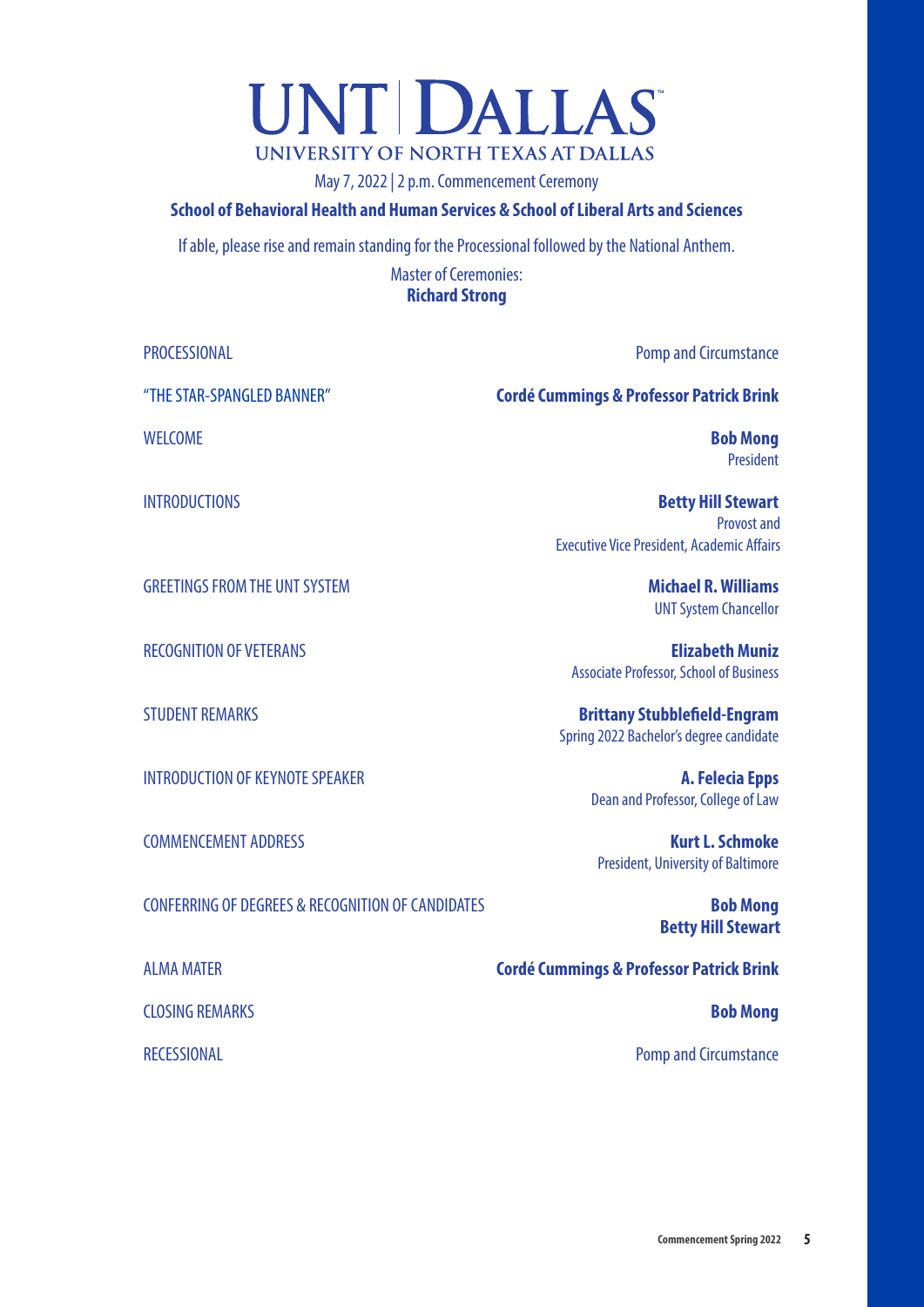# Graduate Degrees

# School of Behavioral Health & Human Services

Carla Pamela Rancapero Cortez **Amaris Skye Cuellar** 

Asra Jaffar Sarah KateJones Rachel Marie Judd Rebecca Madison Seawright

# SCHOOL OF BUSINESS

Chad Matthew Adams Markeshia Marie Age-Savage Evelyn Akujuobi David Andrew Arnold Dede N. Bahun-Wilson Rocio ReneeCarranza Melissa M.Fogerson Leonardo Daniel Gutierrez Katherine Marie Haskel

- Chanel Epri Hickman AyannaL. Jackson KaiTyren Kemp Carliss Yvette Landeros Albert Antonio Lockett Jorge Lopez Jocelyn Mayorga George K. Mbugua La Ta'via Q.Pearl
- Nam Pham Martin Rangel Patricia N. Rubio Nooruddin Nadir Sindhwani Fernando Solis Tamara L. Terrell Vanessa Zamora

# SCHOOL OF EDUCATION

Latonia Atkins Jamaica Ali Baker Rosa Maria Barrett Andreina Bencomo-Guevara Mary Ashley Bisbee **Ida Lee Carey** Amber Caplette Crafton Alexis A.Crain Jeanne Marie Elder **Malcolm Lamar Finkley** Rebeca Gallart Patricia Viviana Gomez

Jose Frik Guadarrama Jonella Herrera Breanna Elizabeth Jacinto QuintonnaLatriceJackson Sonya Latrice Johnson LaCour LaCour Tonya Dimitri Logan Elizabeth Macias LoriLashell Mason Paxton B. McCullough **Claire Lauren Miller Trina Letice Moody** 

**Beatrice Marcela Perez** Dinora Estela Portillo Trejo Richard Taleb Quadri-Suiti Julio Cesar Rodriguez Alyson Jane Ruvio Sasha-Ann Samantha S. Sookram Henry Oliver Stark Madison Stone Lakesha NicoleWade Latrina D.Woods LaTori LaShun Zachary

# School of Liberal Arts & Sciences

Yvonne Alejandro Mesharon R. Ashford MiaErin Benson CharityFaith Berden Malachi Nathaniel Berden Roberto Cruz **Ronald Lee Daniels** CoreyLamont Hurd Marquis Shamar Kennedy Kory Demetrus Levingston Hector J. Robledo Ashley N.Smalling Jennifer Amanda Voigt **Arayon Charmaine Washington Stephen Lowell Womack**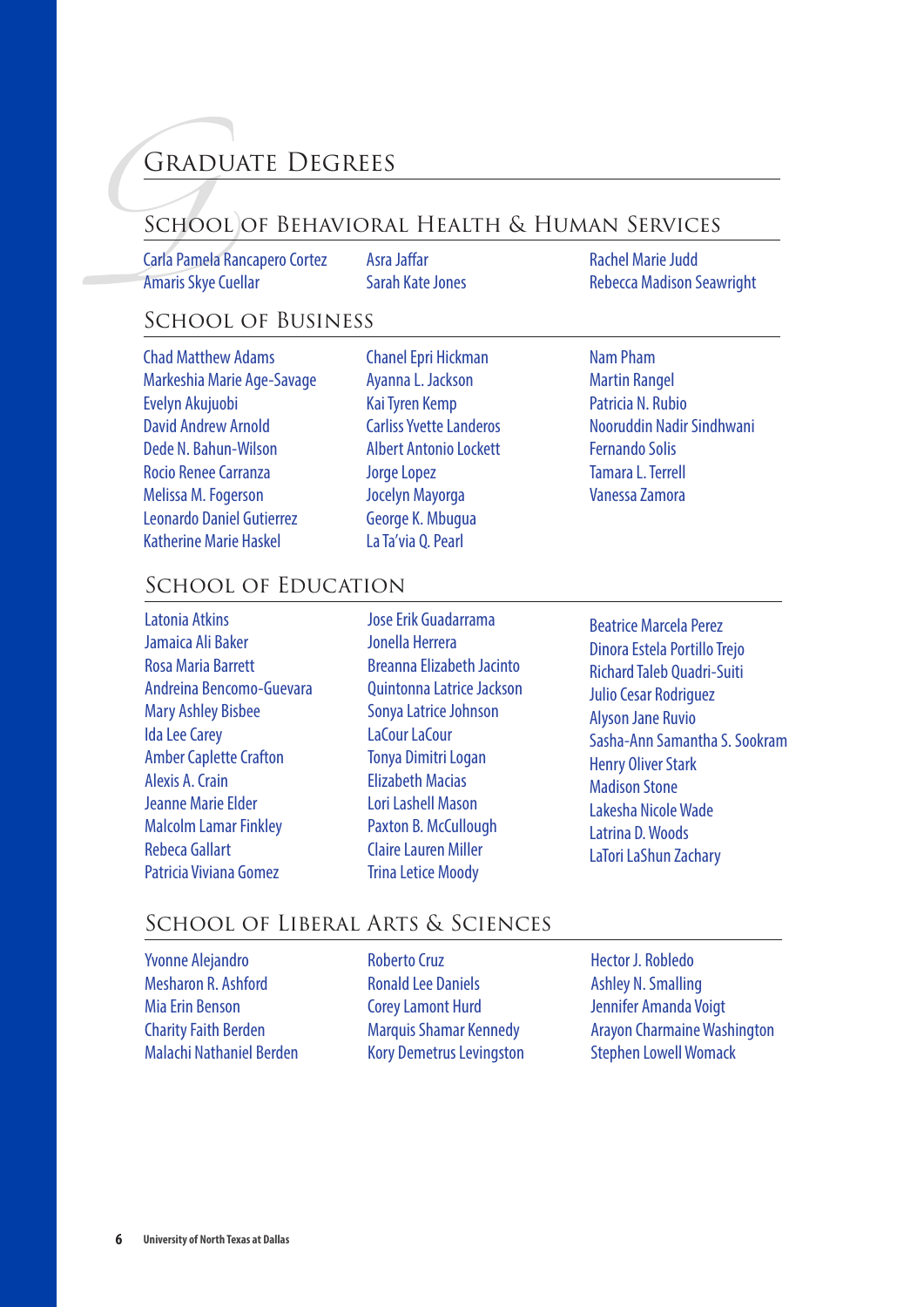# Undergraduate Degrees

# School of Behavioral Health & Human Services

- Patrice Ann Bennett Vincent Noah Cazares Nora Luz Cerda Brittnee Jean Daniels\* Analee Nicole Del Bosque Makinley Rebecca Eddlemon\*\*\* Criss Garcia\*\*\*
- Adriana M. Gobellan\*\* Itzel Gonzalez\*\*\* JimerraLamore Hamilton Johana G. Miranda\*\* Jazmin Moreno Franco\*\* Pamela Ehiwenma Pela Adeghe Gabriela Azeneth Perez
- Stephanie Carmen Ramirez\*\*\* Taryn Grace Ramsey\*\* Guadalupe Rodriguez Campos\*\*\* **Whitney Simon** Jimmy Israel Solarin\*\* Anthony M.Tijerina Joyce Karen Vargas\*\*\*

## School of Business

Daniel A. Akwei\* Omar O. Alsaedeldein Martin Andrade Christina Aroustamian Michele Gibson Asher Joe Ed Avelar Birtukan Alemayehu Ayele MarcelTraveon Ballard Taren Renee Barnard\* Dominic R. Bechler Mariah Beltran\*\* Angela Maria Berrones\* Victoria Michelle Brown\*\* Fabiola Nicole Burgos Santana\*\* Cierra Denae Buycks Jennifer Cabrera Dariel Callado\* Bryan Cardenas-Salazar\*\*\* Raul L. Cervantes Warren Cs Chanev\*\* Yesenia Chavez\*\* Jessica AshleyChitwood Christopher Linbyrd Cline\*\* **Curtis Bernard Coleman** Adriana Nicole Collings\*\*\* Isabela Contreras Jonathan Christopher Cramer Alexandria Nicole Craven\* Kassandra Cuellar Chelsea Celeste Decoux\* Yesenia Yazmin Espinosa\*\* Juan Pablo Esquivel

Oluwafisayo Fadeyi Karina Anabel Fajardo\*\*\* James Morriston Fleming Armando T. Garay Abigail Kathleen Garcia Alexis Garcia Brianna Elizabeth Garcia\* Crissy Garcia Enrique Jr. Garcia<sup>\*\*\*</sup> Jaquelin Garcia Syra Selena Garcia Lizveth Garcia-Garza\* Hector Garduno Luis Godinez\* Kameron Goffney Stephania Gomez Abel G. Gutierrez Francisco Jesus Gutierrez\* Katelyn Marie Gutierrez\*\* Elsy Guzman\*\* Miguel Arturo Guzman\* KerryJermaine Hawkins Brisa Hernandez Albarran Julissa Hernandez Sifuentes Laura Hernandez-Villa Hunter Lynn Holder\*\*\* Mark James Hotchkiss\*\* Stephanie Adaora Ibekaku Kaderriya Shannell Jackson Matthew David Jelden Kennedy Jachelle Jones\*\* Candice Kalala-Kambemba

Aaron Cornelius King\* Anesa Koldzic Nda Ahou Marie Michelle Kouakou\*\* Stefania Guadalupe Landeros Morales\*\* Jessica D'Andrea Lattimer Audrey MaeLevell\*\* Ouotenia Lewis\* Bryan Lopez\*\*\* Bryan R.Lopez Marine Lopez Naila Elena Lopez\*\* **Renato Lopez Manqueros Jeremy Lwate** Marc A. Machado Alondra Marquez\*\* Nancy Martinez\*\* **Anthony Sean Maynard** Kreshonda Jimerson McCauley\*\* Jacqueline Mendez Brittany N. Miller Khelandria Modkins\* Aasir Akber Momin Sharisse Montgomery Jason Anthony Moore Tahi L. Moore Gina Marie Morten Ladarius Dontae Mosley\* Melissa S. Munoz\* Nguyen Manh Nguyen Tamiko Lee O'Donnell\* Cristian Orozco Maria Del Carmen Ortiz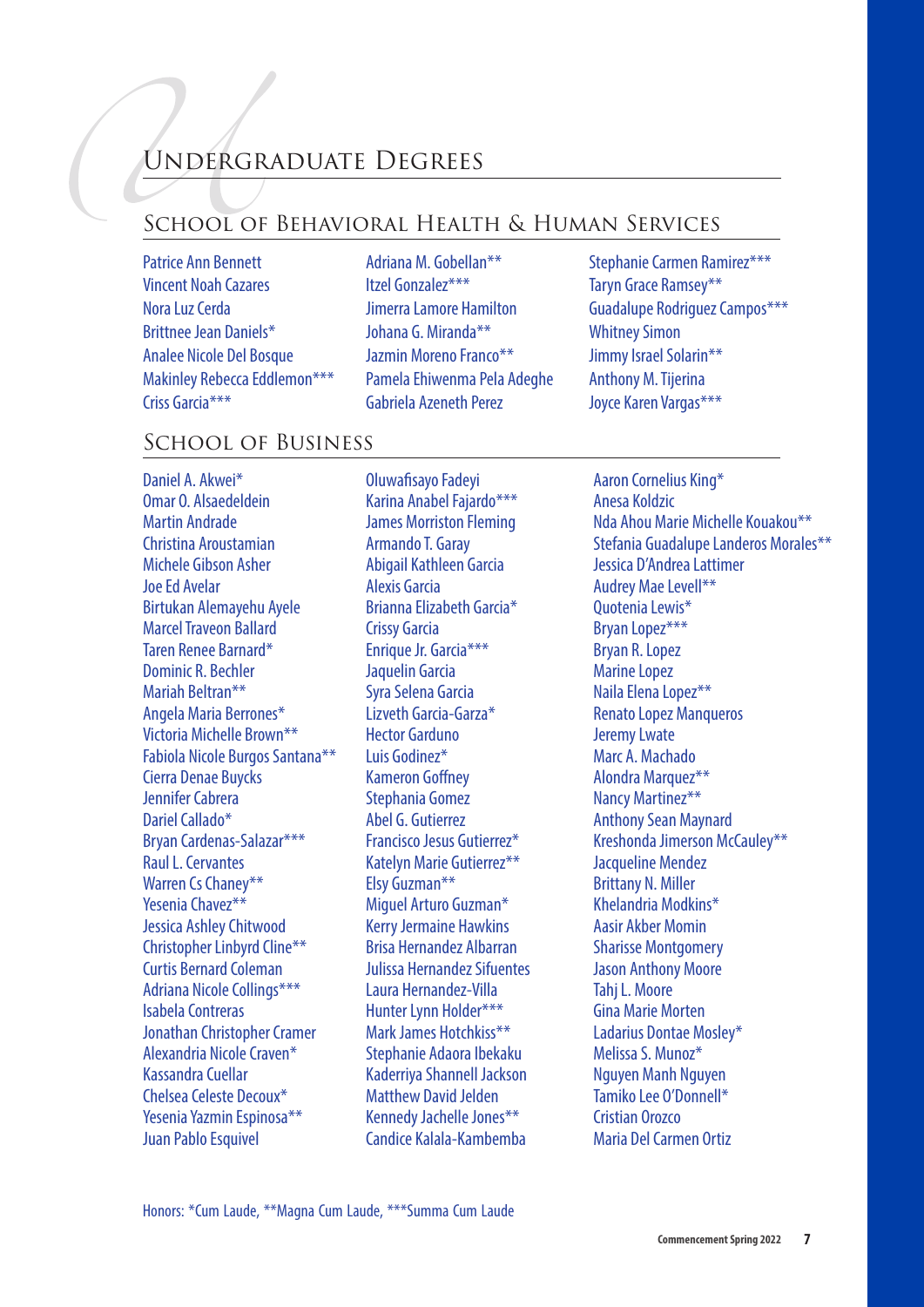### School of Business (continued)

Cristy Ottenwarden\*\*\* Marissa Aleli Padilla **Bradley Compton Palmer** Precious Ariel Pennington Banessa Monica Perez\* Enrique Perez\* Jeanette Perez\*\* Sergio Perez Daniela Leticia Perez Rodriguez Kimberly Michelle Portillo\*\* **Fidel Pozos** Joe Vasquez Ramirez Lizbeth Ramos Lupita Aracely Rendon Soto\* Katherine Reyes Theopolus Andrew Rhodes\*\* Raven-C'mone Richard Brad Wesley Allen Ringer Joe Jaison Rivera\*\* Kareli Rivera Alexis Gabriella Rodriguez

Andrew Xavier Rodriguez\*\* Emely Rodriguez\*\* Marcelo Rodriguez Marisela Rodriguez\*\* Agustin Romero\*\* Hannah Rosiquez\*\* Brianna Ross AlmaEnnyth Rubio Ashley Mariana Salazar Hernandez<sup>\*\*</sup> Jasmine Salinas\*\*\* Oscar Sanchez **Alberto Santana** Janelle Santana Fernandez\* Anthony Santiago\* Yolanda Larae Scott Beatriz Serrano OmarSamiSharif Ciahna C. Shelton Carlos Alberto Sierra\*\* Maria Hernandez Siharath\* Ardarius Dalmond Singleton\*\*\*

Rian E.Stitt Sydnee Denae Sullivan Kouassi Ange Ghislain Tanoh\*\* Vanessa Arlene Tarango Brittney Nicole Taylor\* Thelma Janeira Torres\*\*\* Eriel Nykole Traylor Carmen Jasmine Trevino Trameyka Q.Tyson Vanessa H. Vasquez Devanee Montserrat Vela\* Judith Verdin Carlos Roberto Vigil\*\* Erika Villalpando\* **Treasure Unique Watkins** Abigail MichelleWhitt **Kendrick Lamont Williams Marlisa Joy Williams** Nadia KaliniaWilliams ZakeiaT.Williams Cynthia Yajaira Zamarripa\*\*\*

## SCHOOL OF EDUCATION

Andrea Aguilar\* AnaJessica Alvarado\*\* Kimberly Samantha Barahona Cruz<sup>\*\*</sup> Caitlin Mackenzie Carden Veronica Chacon\* Adelaida B.Cindo Karen Cisneros Martha Alicia Codrescu\*\*\* Karla Samantha Colon\* Mariah A. Deleon\* Karina Escalante Abigail Estevane\*\* Elizabeth Estrada\*\* Karen Lizbeth Flores Bravo\*\*\* Brenda Isabel Garcia<sup>\*\*\*</sup> Khadijah Ayanna Gilmore Aileen Gomez\* FredyJ. Gonzalez Laura Gonzalez Lopez\*\*\* Jessica Guardiola\*\*

Mariah Danielle Hendon Gabriela Anahi Hernandez\* NoennaJ. Holmes Viviana Jaimes\*\*\* Ariane Gianina Lazarte\*\*\* Priscilla Lopez Reina Luevano Herrera\*\*\* Mariela Martinez\* Raisa De La Lieum Martinez\*\*\* Marlene Martinez Mendez\*\*\* Alleyta Ashley McClellan Melinda Rose McClellan\*\* Amalia Madison McPherson\* Angelika Mctiller\*\* Laura Vanessa Mejia\*\*\* Esmeralda G. Mendez\*\* Mary Louise Moss\*\* Yosselin Melissa Nolasco\*\*\* Tanya Elizabeth Paredes\* Arely Jacqueline Perez \*\*\*

Janet Julisa Perez\* Melissa Perez\*\*\* **Mallory Jean Perkins** Claudia G. Rivera\*\*\* Veronica Rosales Villegas\*\* Viviana Ruby Rosales-Rodriguez\* Megan Monserrat Salgado\*\*\* Erin Bianca Salinas Deniz Sanchez\*\*\* Yecsenia Sanchez Valeria Soto\*\*\* Alondra Valadez\* Celeste Nubiana Valdivia\*\* Jacqueline Vega Diana G .Villanueva\* Freddy Alexander Frias Villanueva Stephanie Elizabeth Villegas\*\*\* Alexis NicoleWalker\*\* Karla Lizette Zapata\*\*\*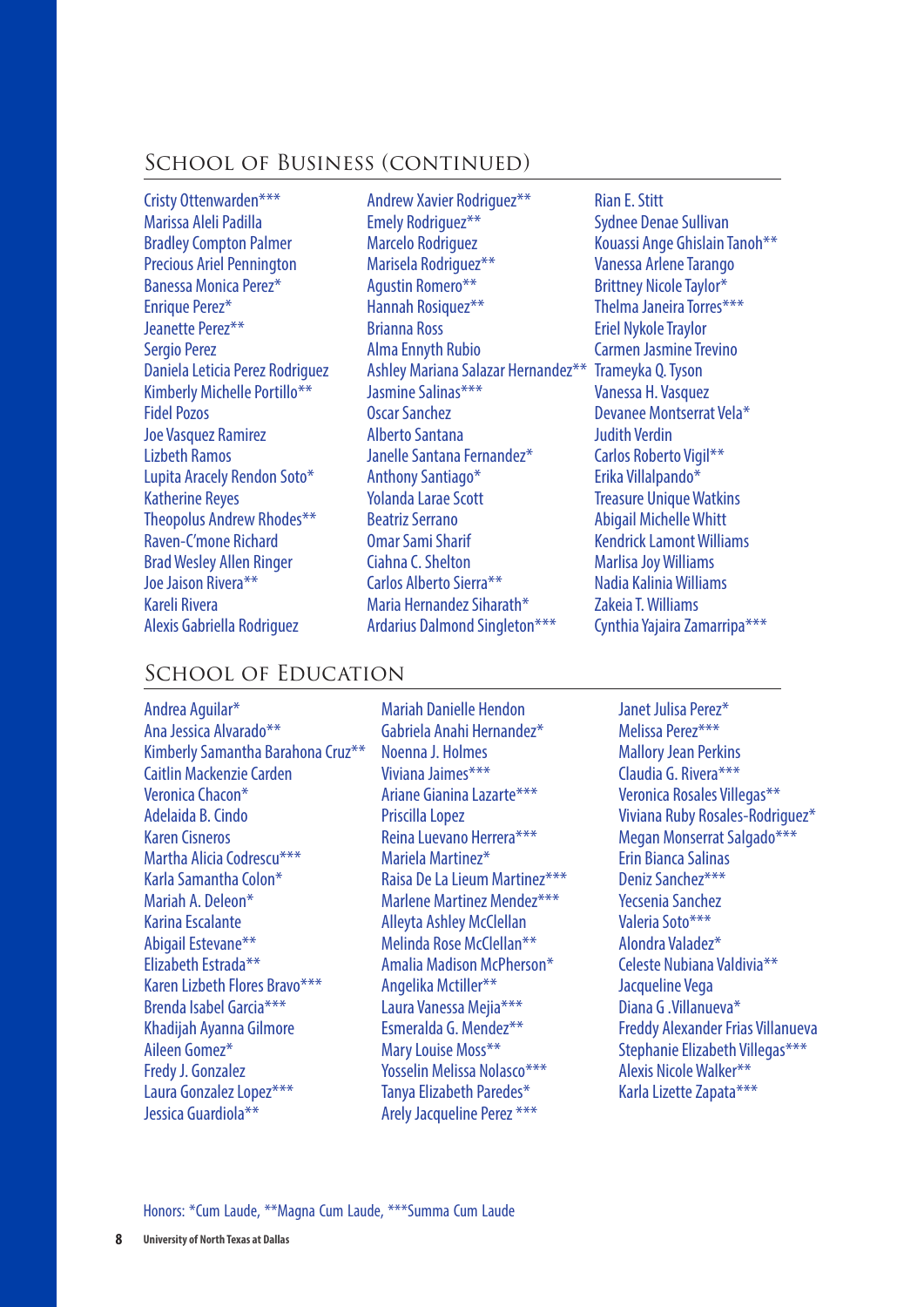# School of Liberal Arts & Sciences

UbongEkpat Abraham Trusure O. Adams\*\*\* Temitope John Adekoya\* Kazi Md. Afnan Alexandria Aguilar\*\* AnaL. Aguilar Sheyla Mariana Aguilar Ulises Aguinaga Oloruntobi Ajibola Akadi Alejandra Yaneth Alcantara\*\*\* Mohammad S. Aldwiri Alice Marie Allen Alvin Allen Darronica Shunkya'Ann Allen Alan Paul Alva Fernanda Guadalupe Alvarado Martinez Bryan Saul Alvarez Cassandra Alvarez Escobedo\*\* Kamesha Nikkole Andrews\*\* Patti Mae Andrews Osman Ulysess Arauz Alondra Gisella Arevalos Linda Armendariz Maria De Jesus Arriaga Emily Susana Arteaga\*\* Nakia Aubrey Annette Cardell Bailey\*\* Christy M. Barrientos\* Cheryl Denise Bean Victoria Ann Maria Beasley\* Armando Javier Belmonte\*\*\* Crystal June Benefield\* Magdalena Zttefanyg Benites Kelly Yamilex Benitez\*\* Lauryn Ashley Bennett Noah Patrick Berden\*\* Ariel Shandor Berkowitz<sup>\*\*</sup> Luisa Marielos Blanco Montecino Stan Borodyansky\*\*\* Erin Colleen Brennan

Daisy Rae Bright\*\*\* Carlus Deonte Brown Michael C. Brown\* Benjamin Candia\*\*\* Jada Maria Carden Mariela Cardenas\*\* Isaac NathanielCasas Daniel A.Castillo Alejandro Xavier Castro Kimberly Castro De Santiago Alexis Armando Cerezo Yinel Cervantes-Ortiz\*\*\* Bayden B.Charles\*\* Erika Nicole Chavana\* Phantasia Chavers Felicia Felix Christie\* Iris Kathryn Chu Logan G. Clark\* Chad Christopher Cline\*\* Christopher Elihu Conde AmieContreras\* Joseph Vincent Cotter\*\* Laura Danelle Couto\*\*\* Izabel Diaz Cristan\*\* Daniel Cruz\*\* Adriana Cruz Aquilar\* Tameka Latasha Currie\*\* Monica Betsabé Davila Garcia Jasmine M. Davis\* LaShannon Denise Davis Shaquille O. Davis Dominique Nicole De La Garza\*\* Nadia Paola De Paz\* Giorgio Armani Denestan Jesus Rafael Diaz\*\*\* Joseph Paul Dineen\*\* Samantha Dominguez Mykayla Darniece Dumas Christopher Lewis Dunson Jacquelyn Duran Bautista Adonis Durrette Glover\*

Jessica Rose Eastep\*\* Kaitlin Ruth Easterling\* Evelyn Escobedo Guadalupe Escobedo\*\* Yvette Michelle Espino\*\*\* Nicole Evelyn Espo KelsayLynn Estes Coral Del Carmen Estrada\* Kristian Celeste Ethridge\*\*\* Pedro David Falcon\* Karen Kerla Fanka<sup>\*\*</sup> **Harley Favela** Teresa D. Faz\* Terry Don Felty Katherine Frances Fernandez Mariela Fernandez Keairre Kejonnezz Fields\* Christian Flores\*\* Daisy Flores\*\* Victoria Madison Floyd Julia A.Fonseca Jamel Michael Forbes\* Stephany N. Fraser **Jesus Frias** Karen A. Galicia Noe Galindo Irene Galvez Galvan\* Alexis Marie Garcia Chuntami Garcia\* Myrthala Garcia **Robert Paul Garcia** Sierra Capri Garcia Valerie Anne Garcia\* Vallery Ann Garcia Juan D. Garcia-Davis\*\* Susannah Briscoe Garza\*\* Wyatt Cleave Gassaway\*\*\* Douglas Garrett Ghilespi\* ChadrickWarren Giddens Romeo Andrew Gonzales\*\* Belia Gonzalez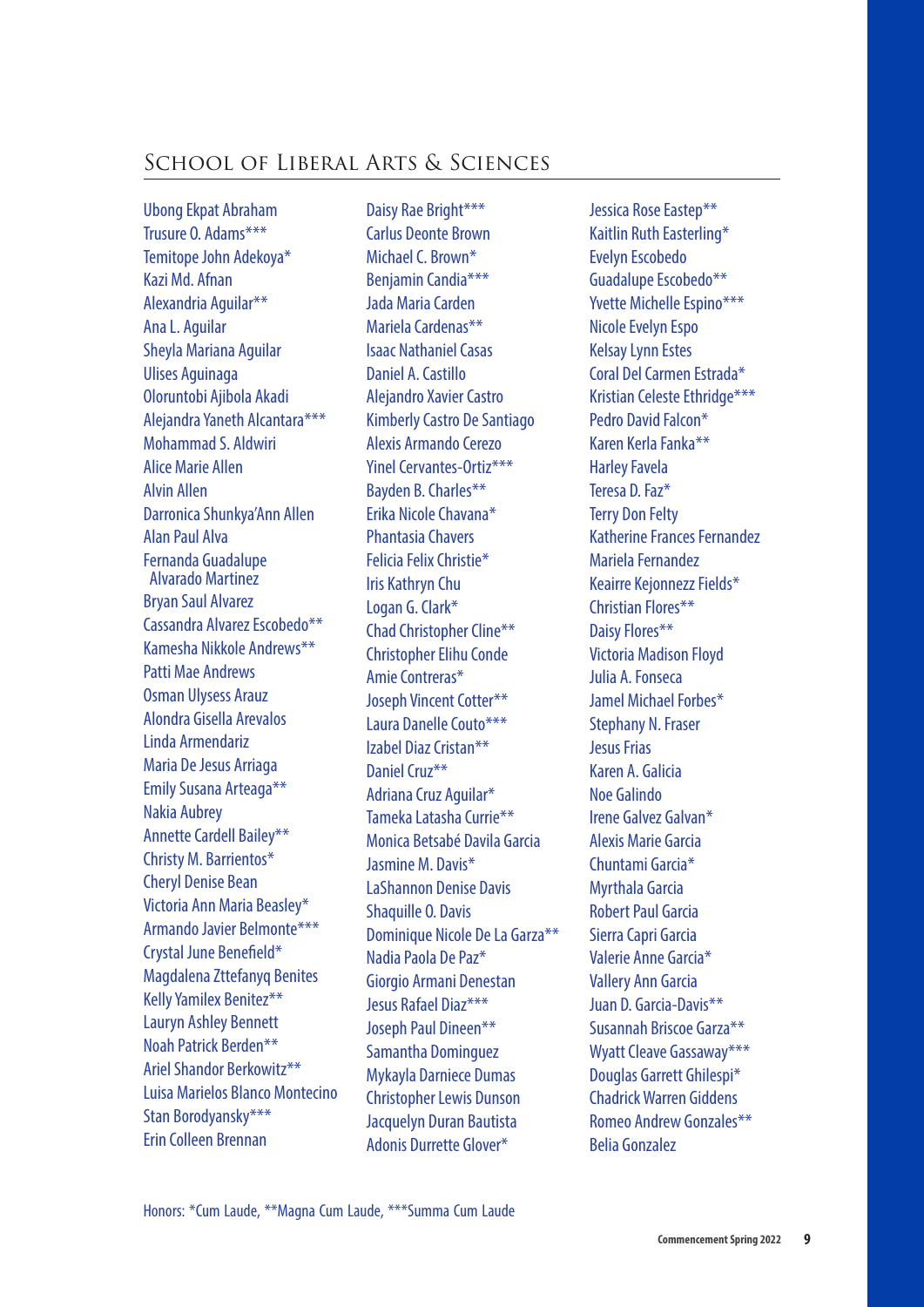# School of Liberal Arts & Sciences (continued)

David Gonzalez\*\* Enrique Gonzalez\* Anaximandra Gonzalez Rosas Jordan Lee Grafing\*\*\* Samone D. Griffin\* Samantha Marie Grimsley\*\* Kayra Maitte Guel Marisol Gurusquieta Andrea V. Guzman Cordon\* Kaiyah Elaine Hartsfield Shawn Anthony Hayes\* Faith Lehemiah Henderson Alondra M. Hernandez Gerardo Hernandez\* Jaqueline Hernandez Joshua Hernandez Natali Diana Hernandez\*\*\* Rachel D. Hernandez\*\*\* Viviana Hernandez Morgan Brittney Hodowanic\*\* Jamelida D. House James Conan Lancaster Howard\*\*\* JerryLuis Huaman-Eppler Taneisha Shawan Hurth-Nabushosi\* Ismael Martinez\*\*\* Kimberly Renee Jackson\*\* Mahogany Z. Jackson Mallory Elise Jackson Tonia Yvette Jackson LaRonda Tivese James SaraJaneth Jasso Keisha Johnson Rebecca Ann Johnson Helena M. Jones Octavia M. Jones Portia V. Jones\* Shane Joseph\* Steven J. King Gabriella Christine Kisner Callie Jo Krause \*\*\* David Le Vell La Flore \*\* Cynthia J. Lainez\*

Maria Guadalupe Lara **Bishop Loy Laughlin** Andrew Lawrence Llayra S. Lechuga Gutierrez\* Denzel Damond Lee Nathan Eugene Lee\*\*\* Yamlak Fekadu Lemma **Aerial Levine** Kendahl Lauren Levine Sabrina Lennett Lightsey\*\* **Treysi Linares Javier** La'Taricka B.Lipscomb Cassaundra A.Lively\*\* Alan Guadalupe Lopez\* SylviaE.Lopez-Garcia Helen Samantha Lozano Grecia Lucio<sup>\*\*</sup> Samantha Magaña John Robert Maneval\* Kathryn Grace Manis\*\*\* Julie A. Marquez Michael Erik Marquez Patrick Marquez\* Jessica G. Martinez\*\*\* Michel Montes Martinez\* Sebastian A. Martinez\*\* Victoria M. Martinez\*\* Jerry Lewis Maxie Brandon Harris McDaniel Yetseul A. Mendez Noel Milan\*\* Justin Todd Miller\* Alan Orlando Molina\* Mirna Naomy Montenegro\*\* Alexis Bianca Montoya Johanna Morales Alicia Moreno\*\*\* Evelyn Maurie Morris\* Samuel Arthur Morrison Yasmin A. Munoz\*\*

Terra Marcella Murray Abriana M. Myles Evelyn Najera Jocelyn Nava Alonzo Adam Navarrete Daisy Negrete<sup>\*\*</sup> Elias Federico Neri Marsha Evette Nesbitt Angela Deniece Newbolt Andrew Jerome Newton Aboubacar Sidiki Luc Nguessan\* Larkin Leinani Norris\*\* James Howard Norton\*\* Alondra M. Olivares Karla Jacqueline Ortega Brenna Halston Ortiz Danielle Yvonne Owens Festus Jesuferanmi Oyinwola\* Carlos A.Padron Jose R.Padron Mellanni D.Pargas\* Vanessa Raquel Parra\*\* Kaiyla Darla Joyce Payne **Travis Tremaine Pearson** La'Shae MariePerkins Victoria Anne Pettit Milton F.Pleitez Christian Rashad Plummer ChassidyLaWarren Pointer Jasmine Moon Pone Collin Fric Porter\*\* Nathaniel Francis Praeger Darrion Edward Pyron Herman Kenyatta Rabb Ashley Karina Ramirez\*\* Alejandra Ramirez Fajardo\*\*\* Leslie Geraldine Ramirez Fierro\*\* Leslie Ramirez-Garcia Eric Allen Ramsey\*\*\* **Cindy Latrece Reeves** Leslye Guadalupe Renteria Rivera\*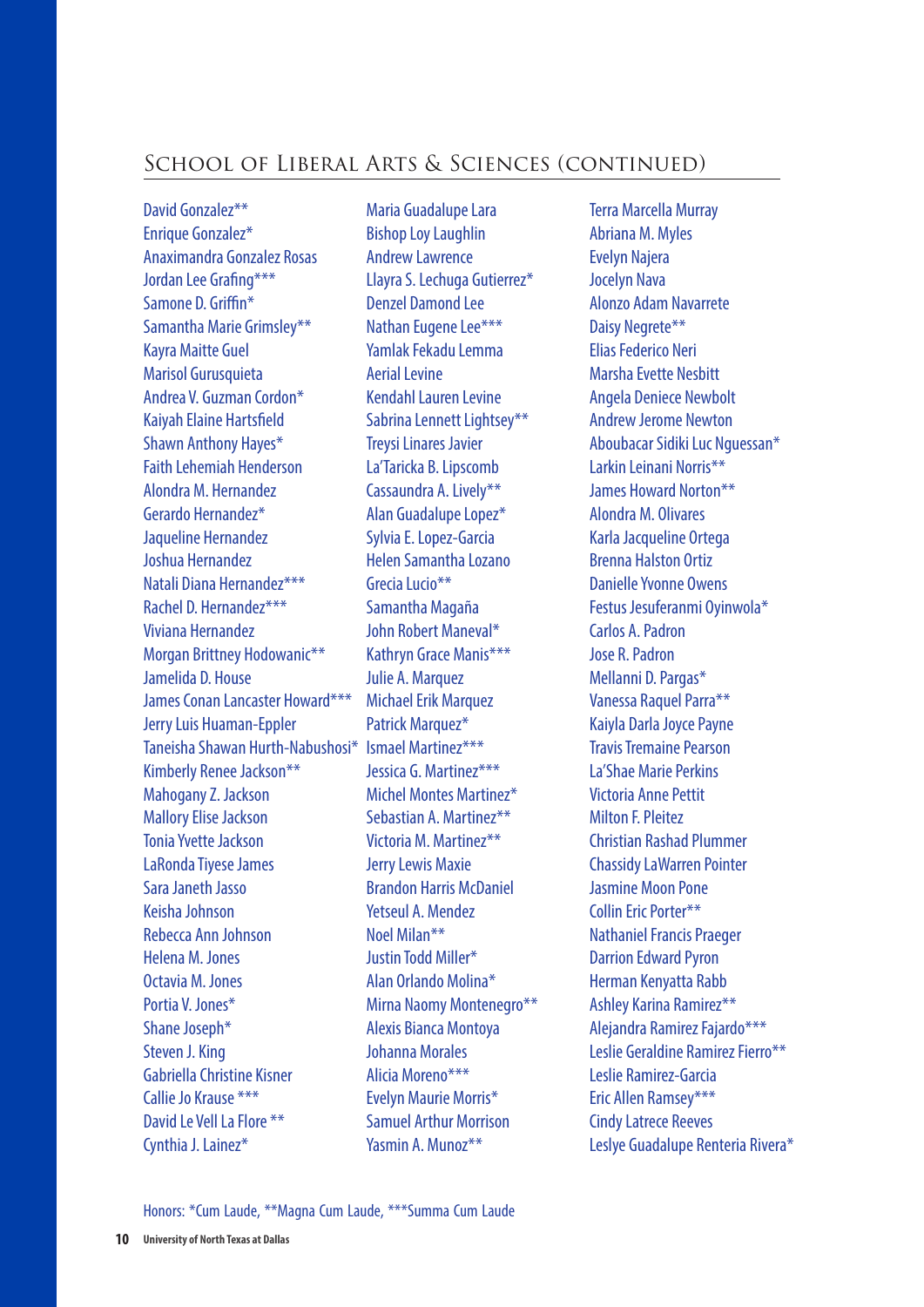# School of Liberal Arts & Sciences (continued)

Kevin Resendiz Nallely Reyna\*\* Nateseia Chardae Richardson Emily Alicia Rivas Marie Ann Rivera James Paul Robinson Felipe Robledo Adam Rodriguez Anakaren Rodriguez\*\*\* Briana Marie Rodriguez\* Carlos Rodriguez Carolyn Janery Rodriguez Maria Isabel Rodriguez\*\*\* Sara M. Rodriguez\*\* Osvaldo Marentes Rojas Maria Iveth Rosas Vanessa M. Rosas\*\* IeshaW. Ross Diana Carolina Rubio<sup>\*\*</sup> Larry Donnell Rusk\*\*\* Izela Mireya Salas **Enrique Saldana** Sahar Salehi Bryan Sebastian Salinas\* **Shalyn Rickel Samples Sandy Gail Sampson** Josue F. Sanchez Juan A.Sanchez Luis Brandon Sanchez Maria I. Sanchez\*

Peggy Julieta Sanchez\*\*\* Rosalinda Sanchez Johanna Senavda Sanchez De Carrillo\*\* Yareli Santamaria Erika Saucedo-Zarco\*\*\* Heather G. Scherzer-Penkauskas Erika Segovia Raamiz Shazad\* Gabriel Jesus Sierra\*\*\* Brizeth Guadalupe Silva\*\* Ania Mabel Silva Cantu Maklia Aryanna Slater Elizabeth Smith **Babygirl Solomon** Rhonda G. Steward\*\* Brittany Nicole Rayson<br>Stubblefield-Engram\*\*\* **Rodney Duane Suell** Deaunza Denise Taylor Shadnita N.Taylor Carlos D.Thomas Jessica V.Thomas Quarjae N.Thompson **Ahlyna Lanise Tillis** Sylvia Castillo Tobias Elaighna Michelle Torres Maria De Lourdes Torres Christopher A.Trevino\* Samantha M.Trevino-Torres IreneTsafantakis

**Caden Emory Turner** Emily Rachel Urbina Rodriguez Adi B. Valdez-Rodriguez Maria Guadalupe Valdivia\*\* Chandon Tyler Valentich\*\* Victoria M. Valenzuela\*\*\* Qiana Vance Jordan Varner Janet Vasquez Louis Wiley Vasquez\*\* Maria Isabel Vazquez Michael Ver Steeg Marcelo A. Villegas\*\* Salma Iveth Villegas Santana\*\*\* Thomas Farl Villines\*\*\* Ericka Monique PatriceWashington Jacob MatthewWhite La KarenWhite\* Tenacia DesiderataWhiteside Breandra M.Wilhite Charmaine AlexisWilliams\* Simone Imani Williams Cassandra AnneWilson Jesse Lee Wilson Janine Nicole Wooden Dominique Del Carmen Wright\*\* Ayse Yasemin Yilmaz\* Lord Covenant Zapata Yvette Zuniga\*\*\*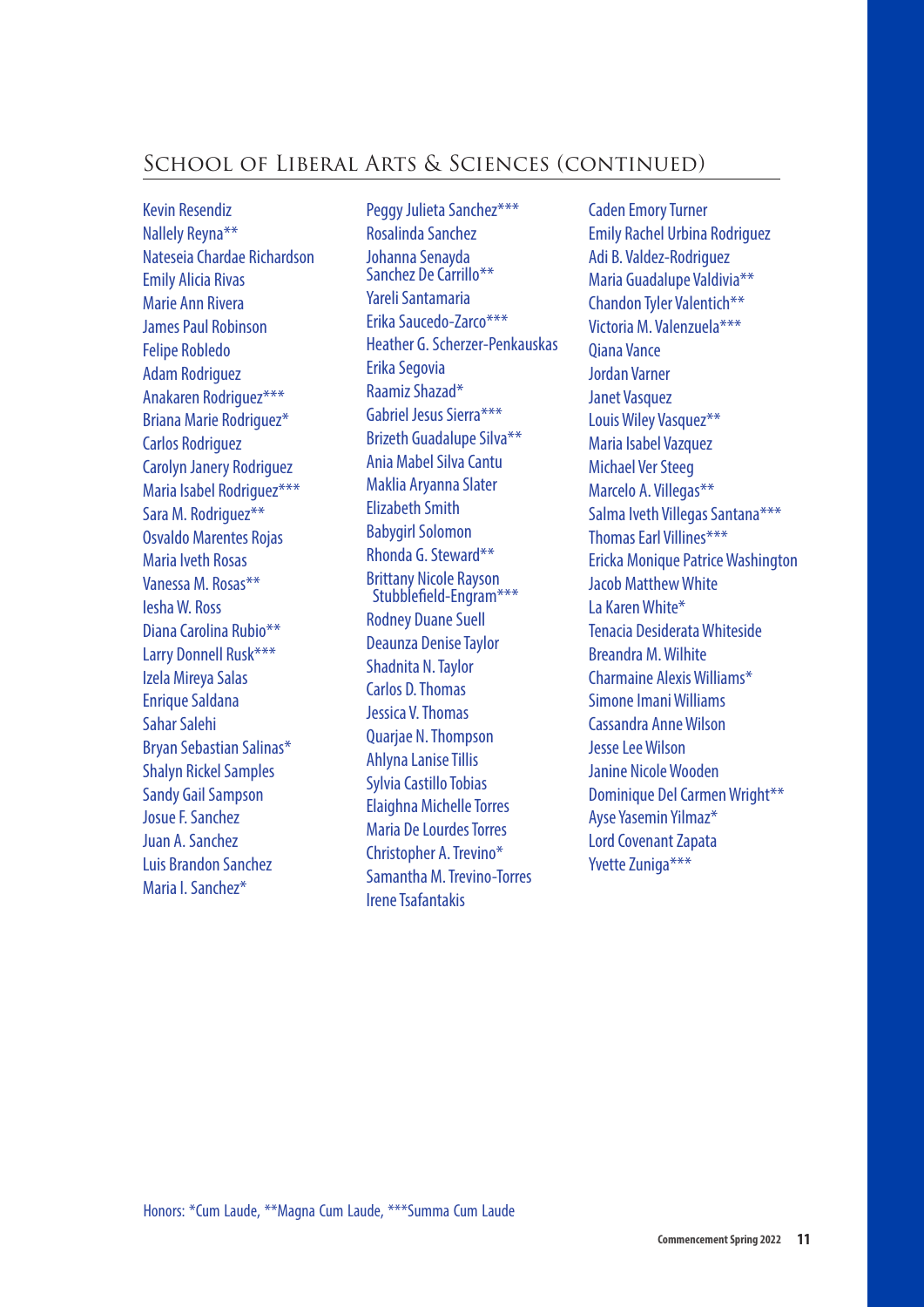# Kurt L. Schmoke

#### President, University of Baltimore

Kurt L. Schmoke serves as the eighth president of the University of Baltimore. He possesses a wealth of experience in public service, higher education and leadership. Schmoke is a long-time proponent of education and states that education works—for people, for neighborhoods, for society as a whole.

Schmoke served as the mayor of Baltimore from 1987-1999. During his tenure as mayor, Schmoke initiated a number of innovative programs in housing, education, public health and economic development. In 1992, President George H.W. Bush awarded him the National Literacy Award for his efforts to promote adult literacy. Two years later, President Bill Clinton praised his programs aimed at improving public housing and enhancing community-based economic development. Prior to joining the University of Baltimore, Schmoke was the Baltimore City State's Attorney, served as dean of the Howard University School of Law in Washington, D.C., was appointed general counsel for Howard and also served as the institution's interim provost.

# A. Felecia Epps

#### Dean and Professor, University of North Texas at Dallas College of Law

Felecia Epps joined UNT Dallas College of Law as Dean and Professor in 2018. Under her leadership the law program earned full approval from the American Bar Association in February of 2022. Prior to UNT Dallas, Epps served as Professor of Law at the Florida Agricultural and Mechanical University College of Law from January 2016 to May 2018 and as Dean of the FAMU College of Law from January 2016 to May 2017.

Epps received a Bachelor of Arts Degree from Cornell College in Mt. Vernon, Iowa and was commissioned a Second Lieutenant in the United States Marine Corps. After graduating Magna Cum Laude from Creighton University School of Law in Omaha, Nebraska she attended The Basic School in Quantico Virginia followed by Naval Justice School (NJS) in Newport Rhode Island. Epps graduated with honors from NJS and was certified as a Judge Advocate in the United States Navy. She served 10 years on active duty holding a variety of positions including Defense Counsel, Trial Counsel, Chief Military Justice Officer, Chief Civil Law Officer and Chief Legal Assistance Officer. Epps was awarded the Naval Achievement Medal and the Navy Commendation Medal while on active duty and left the USMC in 1992 having attained the rank of Major.

# Richard Strong

#### Lecturer, University of North Texas at Dallas School of Liberal Arts and Sciences

Richard Strong spent most of his childhood as a working musician before finding broadcast news in college. Since then, he's anchored and reported news for radio and TV stations in Milwaukee, Chicago and Denver. Eventually, Dr. Strong returned to graduate school in Denver to pursue a career in higher education. He taught at Metropolitan State University of Denver and Southern Illinois University before joining UNT Dallas as a lecturer in Communication and Technology. In addition to teaching, Dr. Strong continues to pursue a career in voiceover and audio production, working with Amazon and Spotify. He believes in the importance of working in the business where he teaches.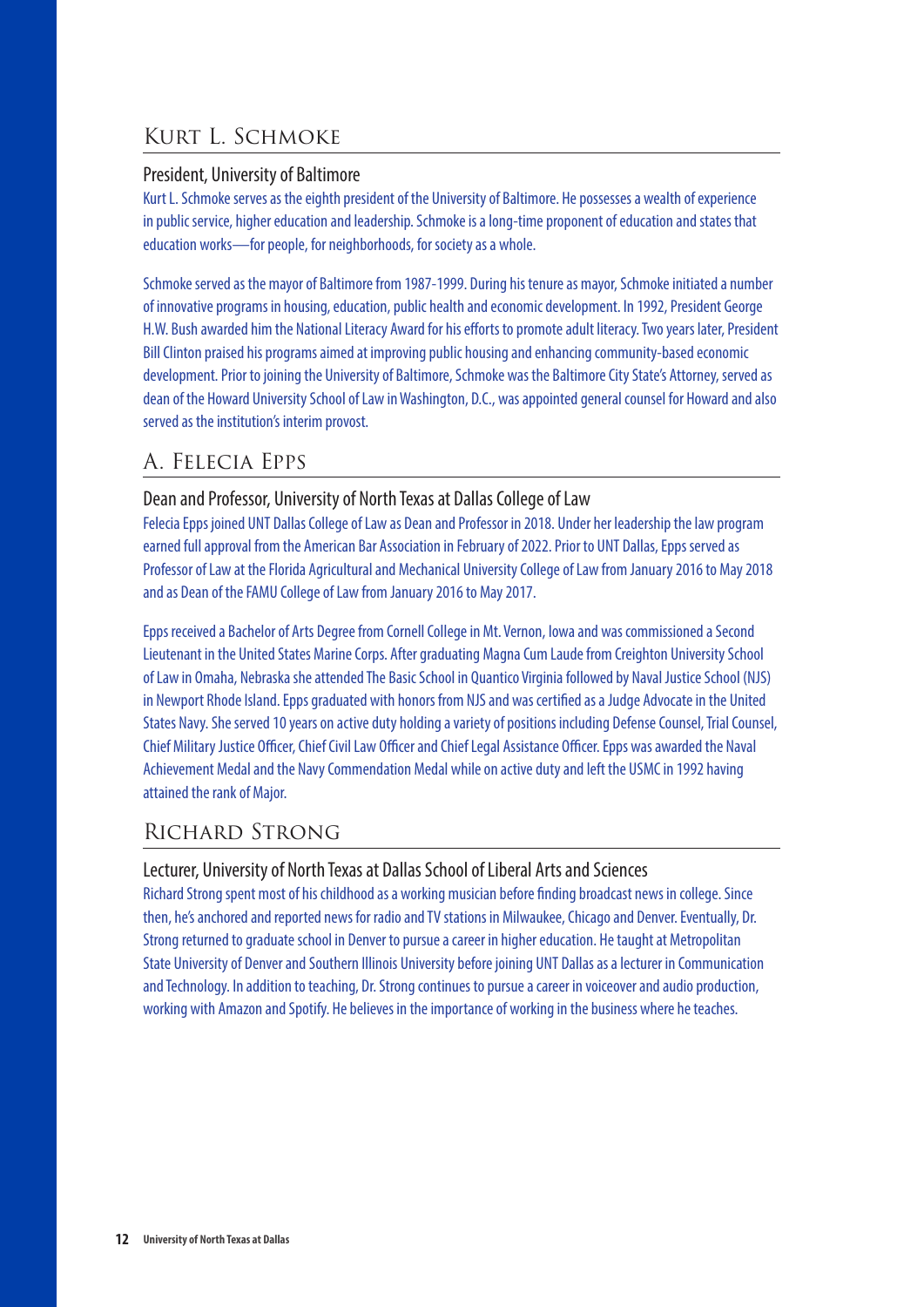# Bob Mong

#### President, University of North Texas at Dallas

University of North Texas at Dallas President Robert "Bob" Mong is committed to helping students achieve academic success and achieve socioeconomic mobility. Appointed as the university's third president in 2015, he has led the university to record enrollment growth as well as the physical expansion of the campus.

During President Mong's tenure, the university has established strategic goals for growth, fundraising and community involvement, expanding the university's role as a force for positive change in southern Dallas and beyond. The president and his leadership team have made steady progress toward these goals while fulfilling the university's mission to empower students, transform lives and strengthen communities.

Before joining UNT Dallas, Mong worked as a journalist for 44 years. He retired from The Dallas Morning News after more than 30 years with the newspaper, where he served as Managing Editor and later as Editor-in-Chief. During his time in news leadership, the newspaper won nine Pulitzer Prizes and was named Pulitzer finalist 16 times.

# Michael R. Williams

#### Chancellor, University of North Texas System

From a graduate of the Texas College of Osteopathic Medicine to a University of North Texas System Board of Regents member to most recently serving as President of the UNT Health Science Center at Fort Worth, the highly accomplished and respected Dr. Michael R. Williams has long been an important part of the growth and excellence of the UNT System, one he guides into a new era as its fourth Chancellor.

As the system's Chief Executive Officer, Dr. Williams oversees all operational aspects of the multi-location system, including general oversight of a \$1.3 billion budget, more than 14,000 employees and the UNT System's member institutions – the University of North Texas in Denton, the University of North Texas Health Science Center at Fort Worth and the University of North Texas at Dallas.

A Fort Worth native, Dr. Williams was the first UNT Health Science Center (HSC) alumnus to serve as the graduate academic medical center's President. Under his leadership, HSC embraced a values-based, collaborative and innovative team culture. During the COVID-19 pandemic, HSC stepped up for the North Texas region, leading efforts on health literacy, contact tracing, testing and vaccinations.

A successful business executive and entrepreneur, Dr. Williams holds an MBA from Duke University and a master's in Health Care Management from Harvard University. Dr. Williams has founded companies in several industries including health care, mortgage and software.

He completed his anesthesiology and critical care training at the University of Texas Southwestern Medical School in Dallas and the Texas Heart Institute in Houston following achieving two medical degrees. Dr. Williams holds board certifications in both anesthesiology and critical care medicine by the American Board of Anesthesiology.

From 2008 – 2013, Dr. Williams served as Chief Executive Officer of Hill Country Memorial Hospital – during which time the hospital received numerous state and national awards, becoming a Truven Top 100 U.S. hospital in 2012 and 2013. Under his leadership, the hospital was also awarded the 2013 Malcolm Baldrige National Presidential Best Practice for Leadership Award and named a Top 10 finalist for the 2013 Malcolm Baldrige National Presidential Quality Award. Hill Country Memorial Hospital went on to win the 2014 Malcolm Baldrige National Presidential Quality Award.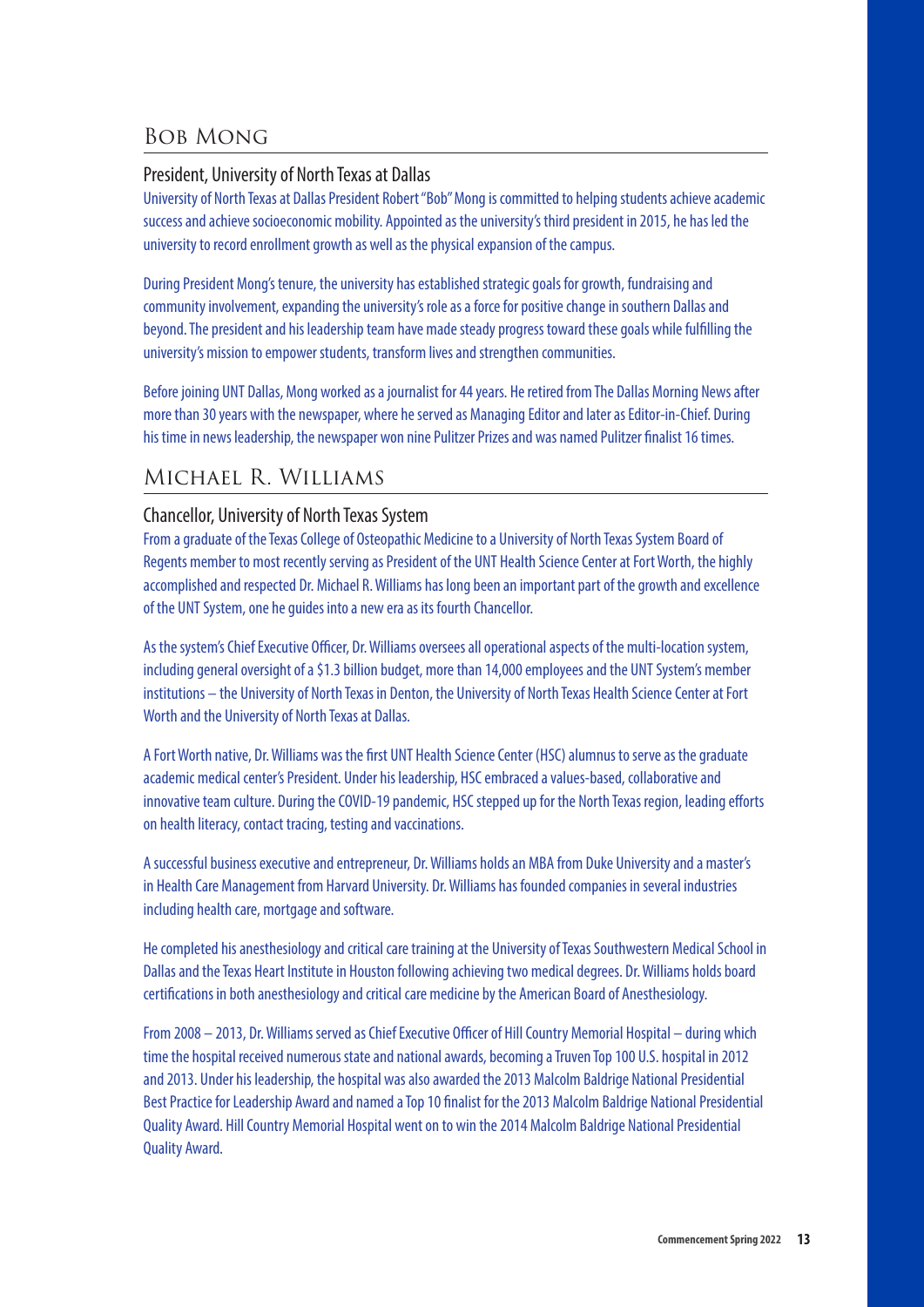## Board Of Regents

**Laura Wright** – Chair **Milton B. Lee** – Vice Chair **Melisa Denis Mary Denny Daniel Feehan A.K. Mago Carlos Munguia G. Brint Ryan John S. Scott, Jr. Jessica Armstead** – Student Regent

### President's Cabinet

**Wanda Boyd** – Assistant Vice Chancellor, Equity, Diversity and Inclusion and Senior Director, Human Resources **Arthur Bradford**– Executive Vice President, Administration and Chief Financial Officer **Angie Castillo** – Executive Assistant to the President **Jose da Silva** – Dean, Student Affairs and Associate Vice President, Student Access and Success **Stephanie Holley** – Vice President, Student Access and Success **Bob Mong** – President **Betty Hill Stewart** – Provost and Executive Vice President, Academic Affairs **Tim Willette** – Chief Compliance Officer **Michael L. Williams** – Distinguished Leader-in-Residence **Monica G. Williams** – Vice President, University Advancement and President, UNT Dallas Foundation

## **DEANS**

**A. Felecia Epps** – Dean, College of Law **Constance Lacy** – Dean, School of Behavioral Health and Human Services **Orlando Perez** – Dean, School of Liberal Arts and Sciences **Christine Remley** – Dean, School of Education **Ali Shaqlaih** – Dean, Graduate School **Karen Shumway** – Dean, School of Business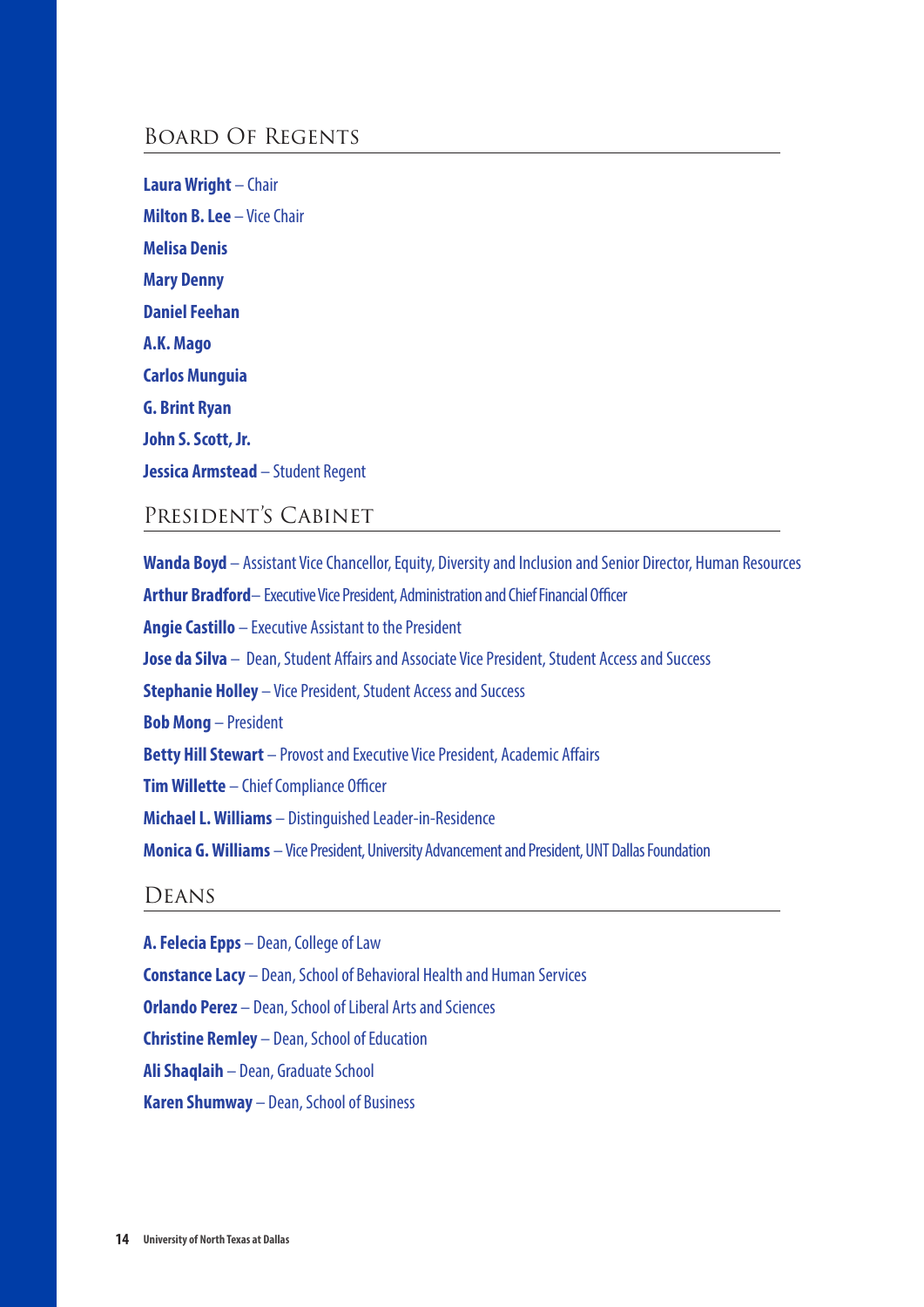# Spring 2022 Faculty Marshals

#### **School of Behavioral Health and Human Services**

Iftekhar Amin, Associate Professor

#### **School of Business**

Edward Fjordbak, Lecturer Sharon Fjordbak, Lecturer Patricia Wynn, Lecturer Mujtaba Zia, Assistant Professor Warren Nagumo, Lecturer Christopher DeClerk, Lecturer

### **School of Education**

Yolanda Graham, Lecturer Julie Southward, Assistant Professor Mychelle Smith, Assistant Professor

#### **School of Liberal Arts and Sciences**

Keriman Livingston, Lecturer Nicholas Lorusso, Assistant Professor Janiece Upshaw, Assistant Professor Joshua Goodson, Lecturer Curtis McDowell, Lecturer Michael Noyes, Lecturer Matthew Harrison, Lecturer Roberto Gallardo, Assistant Professor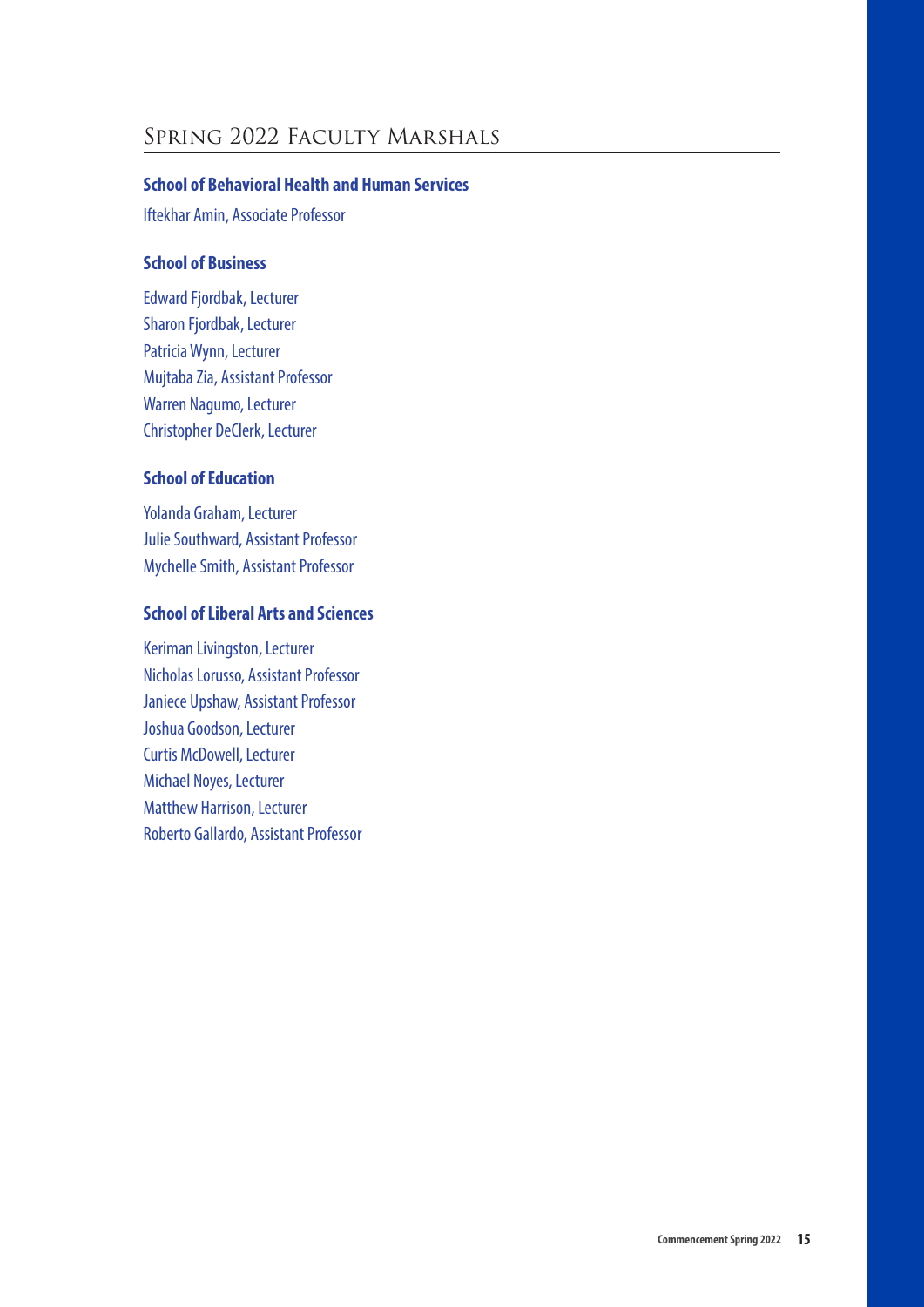# Academic Dress

The history of academic dress dates back to the European Middle Ages when scholars at the oldest universities were clerics. In the early centuries, a great diversity of color and style of cap, gown and hood appeared in different universities of Europe. The European custom of wearing academic dress was later introduced at American colleges, but it was not until 1895 that a uniform academic code was adopted. The code, modified in 1959, is still in force.

The bachelor's degree gown, designed to be worn closed, is black with long pointed sleeves. The master's gown, which may be worn open or closed, is black with closed oblong sleeves. Doctoral gowns may be worn open or closed, have bell-shaped sleeves, and are usually faced with black velvet. They generally have three velvet bars across the sleeves, although the color of the velvet may vary according to the field of study. Members of the University of North Texas System Board of Regents wear special regalia in university colors of blue and green.

The hood is the most distinguishing feature of all academic costumes. The hood's cover is bordered with velvet of the proper width to indicate the degree and the proper color to indicate the field of study. The doctoral hood has side panels and is slightly longer than the one worn for the master's degree. The colors in the lining of the hood indicate the college or university that conferred the degree, usually with one color forming a chevron pattern over the other. Faculty and staff who march in the graduation ceremonies wear gowns and hoods appropriate for their academic achievements. While not an exhaustive list, the following are some of the colors that may be seen on faculty and staff hoods.

**Brown:** Fine Arts **Citron:** Social Work **Crimson:** Journalism **Peacock Blue:** Public Administration **White:** Arts, Letters, Humanities

**Dark Blue:** Philosophy **Drab:** Commerce, Business, Accountancy **Golden Yellow**: Science **Lemon-Yellow:** Library Science **Light Blue:** Education **Orange:** Engineering

The cap most often worn in America is a black mortar board. The tassel for the bachelor's and master's degree is either black or the color associated with the degree. The doctoral cap may have a gold tassel and may be a style resembling a large beret.

Fierce as the night Great as the day Honor and glory the Trailblazer Way

Lighting the path Leading the way Loyal and true the Trailblazer Way

Conquering fear Rising above Staring victory in its face

U-N-T-D We pledge to thee Our loyalty

Leaving a legacy of greatness abound That is the Trailblazer Way!

# Alma Mater UNTD Fight Song

Blazing trails! We never fail! Vict'ry in blue. Forever true. Trailblazers fight! With all our might… To VIC-TO-RY!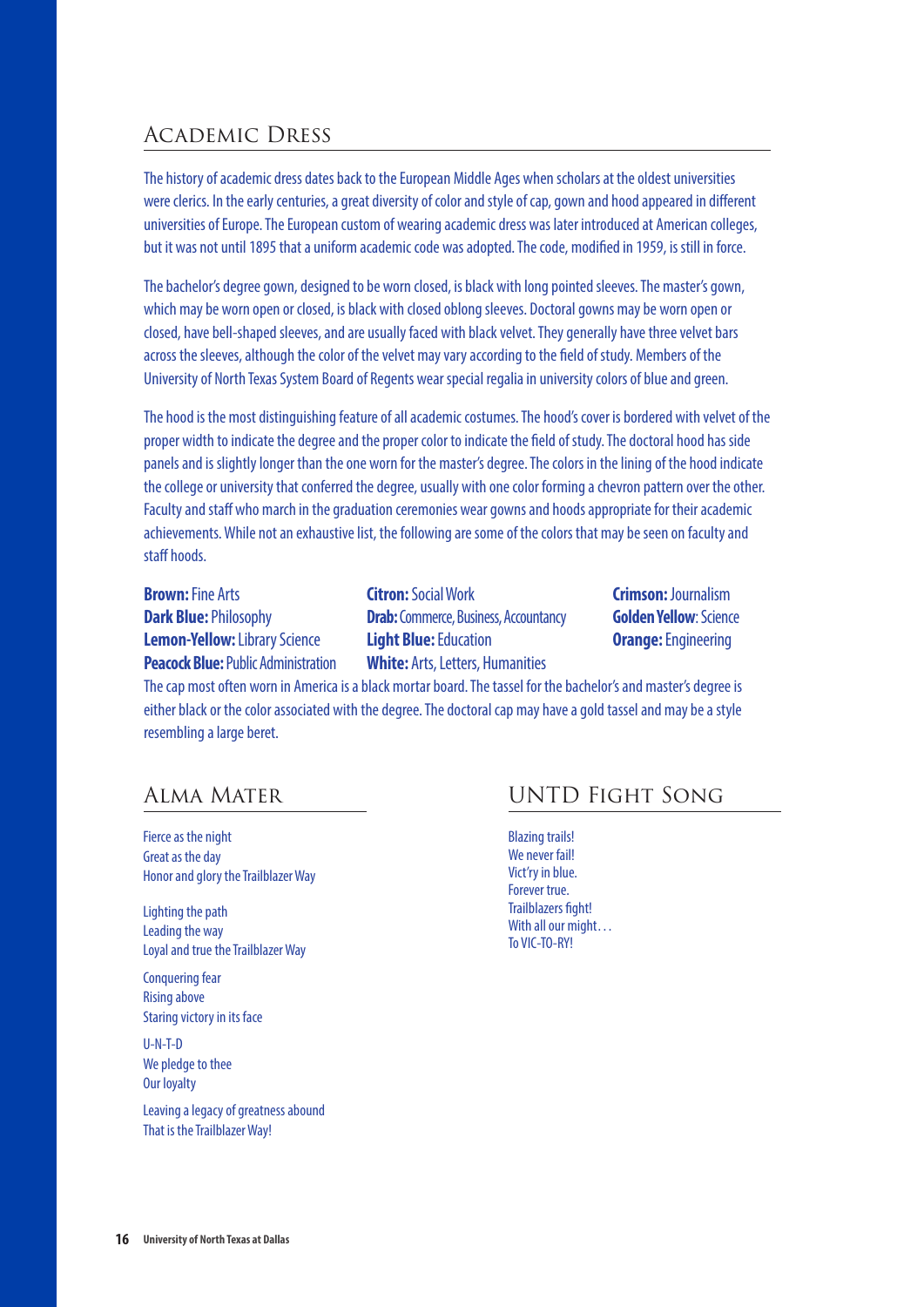# UNT DALLAS Alumni Association

# Congratulations, Spring 2022 Graduates

Welcome to the UNT Dallas Alumni Association.

You are now officially part of our growing alumni network of more than 7,000 graduates, with access to university perks like professional networking, career advising, and more.

The goal of the alumni association is to keep you connected to your university and fellow UNT Dallas graduates for life, so here are three easy ways for you to stay involved:

- 1. Keep your contact information up-to-date by completing a quick update form on our website at **untdallas.edu/alumni/info-update.php**
- 2. Pave the way for current and future students to succeed by donating to university scholarships and other initiatives. Learn more at **untdallas.edu/giving**
- 3. Network with fellow grads, and stay current on university events and programs. We have alumni group contacts and social media links for:
	- School of Behavioral Health and Human Services
	- School of Business
	- School of Education
	- School of Liberal Arts and Sciences
	- College of Law
	- And several others at **untdallas.edu/alumni/groups.php**

Again, congratulations on your outstanding academic achievement! We are so happy to have you in the alumni association, and are excited to hear about your future endeavors.

Please visit us online, email us at **alumni@untdallas.edu**, or stop by the alumni office (Founders Hall, Suite 128) anytime we may be of service to you.

In Trailblazer Spirit,

Your friends at the UNT Dallas Alumni Association